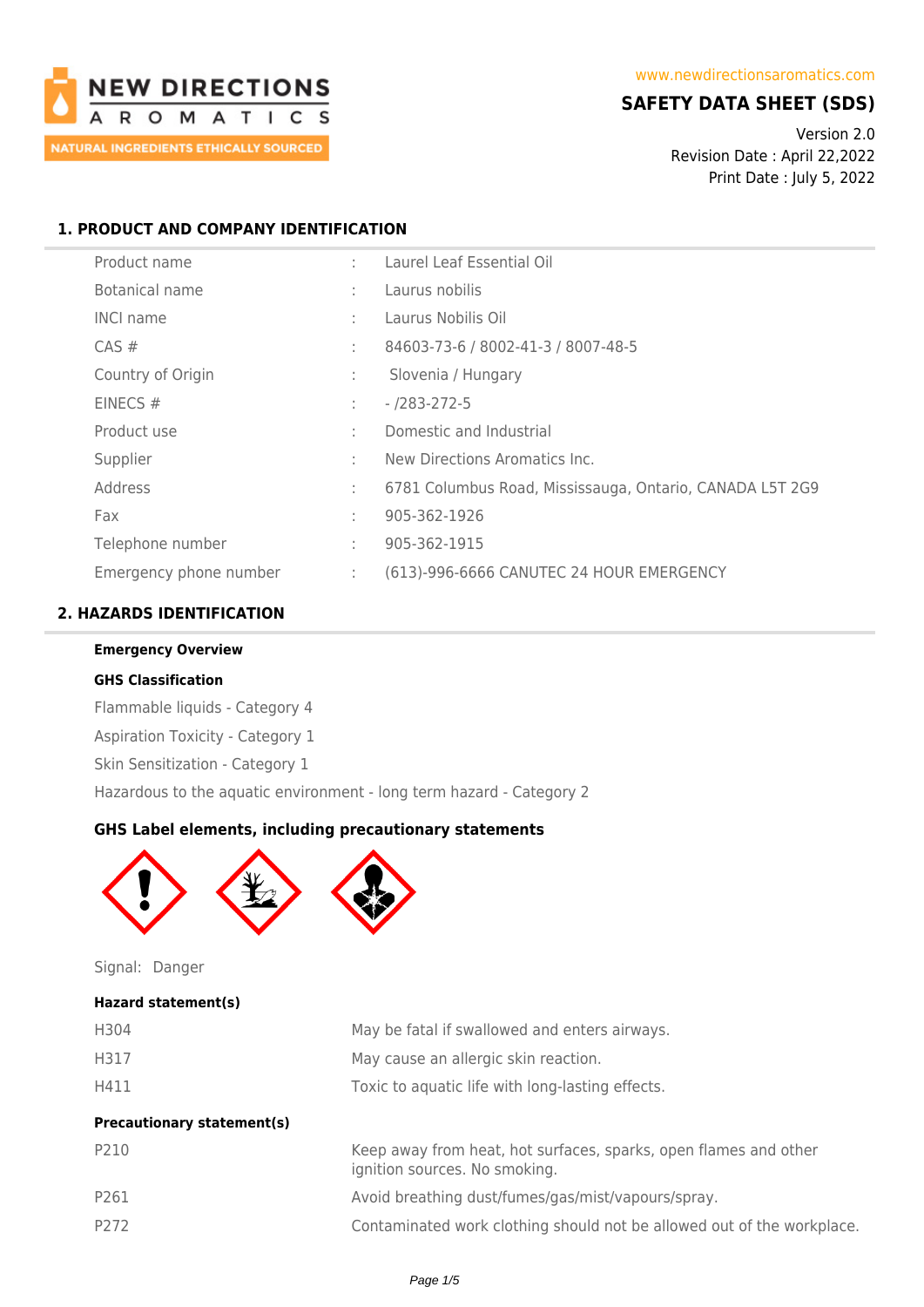| P280      | Wear protective gloves/protective clothing/eye protection/face protection. |
|-----------|----------------------------------------------------------------------------|
| P301+P310 | IF SWALLOWED: Immediately call a POISON CENTER/doctor.                     |
| P302+P352 | IF ON SKIN: Wash with plenty of soap and water.                            |
| P321      | Specific treatment (see section 4 on this label).                          |
| P331      | Do NOT induce vomiting.                                                    |
| P333+P313 | If skin irritation or a rash occurs: Get medical advice/attention.         |
| P363      | Wash contaminated clothing before reuse.                                   |
| P370+P378 | In case of fire: Use appropriate fire extinguisher to extinguish.          |
| P403+P235 | Store in a well ventilated place. Keep cool.                               |
| P405      | Store locked up.                                                           |
| P501      | Dispose of contents/container according to local regulations.              |

### **3. COMPOSITION / INFORMATION INGREDIENTS**

| <b>Product Name</b> | <b>CAS NO</b> | EC NO     | <b>Concentration</b> |
|---------------------|---------------|-----------|----------------------|
| Eucalyptol          | 470-82-6      | 207-431-5 | $42 - 53%$           |
| Terpynil acetate    | 8007-35-0     | 232-357-5 | $9 - 11\%$           |

### **4. FIRST AID MEASURES**

#### **Eye contact**

Immediately flush eyes with plenty of cool water for at least 15 minutes. Get medical attention if irritation occurs.

### **Skin contact**

Remove contaminated clothing. Wash area with soap and water. If irritation occurs, get medical attention.

### **Inhalation**

If inhaled, removed to fresh air. Get medical attention if symptoms appear.

#### **Ingestion**

Seek medical attention or contact local poison control center.

# **5. FIRE FIGHTING MEASURES**

### **Suitable extinguishing media**

Foam. Dry Powder. Carbon dioxide.

#### **Unsuitable extinguishing media**

Water spray, water jet.

### **Special protective equipment and precautions for fire-fighters**

Wear proper protective equipment. Exercise caution when fighting any chemical fire. Use water spray or fog for cooling exposed containers.

#### **Special hazards arising from the substance or its combustible products**

Hazardous decomposition products may be formed at extreme heat or if burned.

## **Resulting gases**

Carbon oxides.

### **6. ACCIDENTAL RELEASE MEASURES**

#### **Personal precautions, protective equipment and emergency procedures.**

Equip clean crew with proper protection. Respiratory protection equipment may be necessary.

## **Environmental precautions**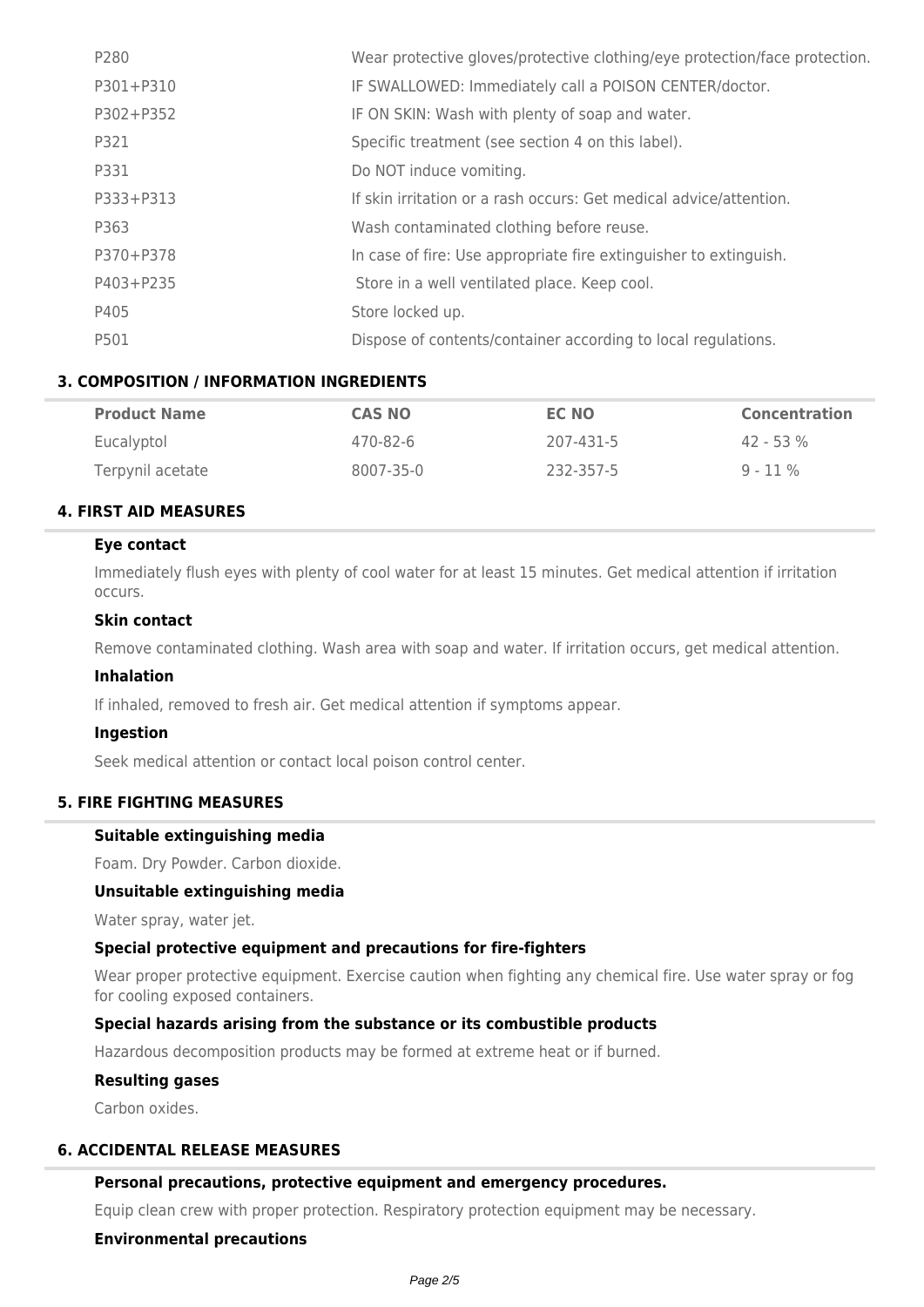Prevent entry to sewers and public waters. Notify authorities if product enters sewers or public waters.

### **Methods and materials for containment and cleaning up**

Clean up any spills as soon as possible, using an absorbent material to collect it. Use suitable disposal containers.

### **7. HANDLING AND STORAGE**

#### **Precautions for safe handling**

No direct lighting. No smoking. Ensure prompt removal from eyes, skin and clothing. Wash hands and other exposed areas with mild soap and water before eating, drinking or smoking and when leaving work. Handle in accordance with good industrial hygiene and safety procedures.

### **Conditions for safe storage, including any incompatibilities**

Provide local exhaust or general room ventilation to minimize dust and/or vapour concentrations. Keep container closed when not in use.

# **8. EXPOSURE CONTROLS AND PERSONAL PROTECTION**

#### **Eyes**

Use tightly sealed goggles.

#### **Skin**

If skin contact or contamination of clothing is likely, protective clothing should be worn. Use protective gloves.

### **Respiratory**

In case of insufficient ventilation, wear suitable respiratory equipment.

### **Ingestion**

Not for ingestion.

### **9. PHYSICAL AND CHEMICAL PROPERTIES**

| Appearance       | ÷ | Colorless to pale yellow liquid.       |
|------------------|---|----------------------------------------|
| Odor             |   | Characteristic odor.                   |
| Flash point      |   | $70^{\circ}$ C                         |
| Relative density |   | 0.900 to 0.925 @ 20 °C                 |
| Solubility (ies) |   | Insoluble in water.                    |
| Refractive index | ÷ | 1.460 to 1.475 @ 20 °C                 |
| Optical rotation | ÷ | $-17^{\circ}$ to $-22^{\circ}$ @ 20 °C |
|                  |   |                                        |

# **10. STABILITY AND REACTIVITY**

### **Reactivity**

It presents no significant reactivity hazards, by itself or in contact with water. Avoid contact with strong acids, alkali or oxidizing agents.

### **Chemical stability**

The product is stable under normal conditions of use and storage.

#### **Possibility of hazardous reactions**

Hazardous polymerization will not occur.

### **Conditions to avoid**

Avoid sparks, flame and other heat sources.

#### **Incompatible materials**

Strong oxidizing agents.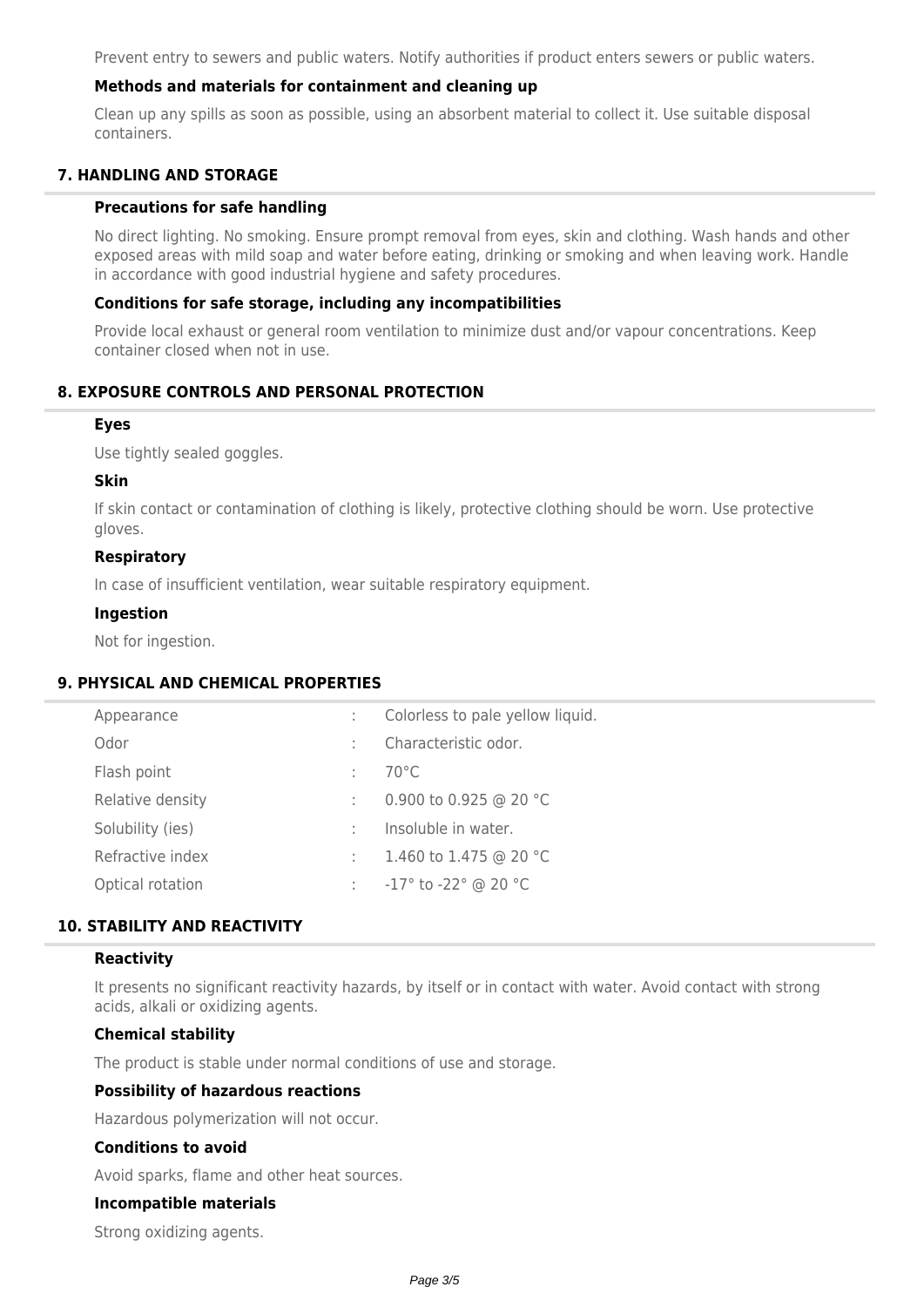### **Hazardous decomposition products**

Carbon Oxides.

# **11. TOXICOLOGICAL INFORMATION**

### **Acute toxicity**

Not available.

### **Carcinogenicity**

None of the components of this material are listed as a carcinogen.

### **Chronic toxicity**

May cause allergic reactions on skin.

### **Reproductive toxicity**

No adverse effects on reproduction are known.

### **Inhalation**

Inhalation of high concentrations of vapor may result in irritation of eyes, nose and throat, headache, nausea, and dizziness.

### **Skin contact**

Adverse skin effects should be prevented by normal care and personal hygiene.

### **Eye contact**

Possible irritation should be prevented by wearing safety glasses.

### **Ingestion**

Low order toxicity causing irritation of the stomach and intestines which results in nausea and vomiting

### **Repeated exposure**

Repeated or prolonged contact may cause redness, irritation and scaling of skin (Dermatitis).

# **12. ECOLOGICAL INFORMATION**

### **Ecotoxicity**

Toxic to aquatic organisms, may cause long-term adverse effects environment. Avoid any pollution of ground, surface or underground water.

# **13. DISPOSAL CONSIDERATION**

Dispose of product in accordance with local, state or provincial and federal regulations. Check with local municipal authority to ensure compliance.

### **14. TRANSPORT INFORMATION**

### **UN Number**

Not regulated.

### **US DOT Shipping Description (Land)**

Not regulated.

### **IMO-IMDG Shipping Description (Sea)**

Not regulated.

### **Proper shipping name**

Not regulated.

### **15. REGULATORY INFORMATION**

### **TSCA**

Eucalyptol (CAS# 470-82-6) is listed on the United States Toxic Substances Control Act inventory. Terpynil